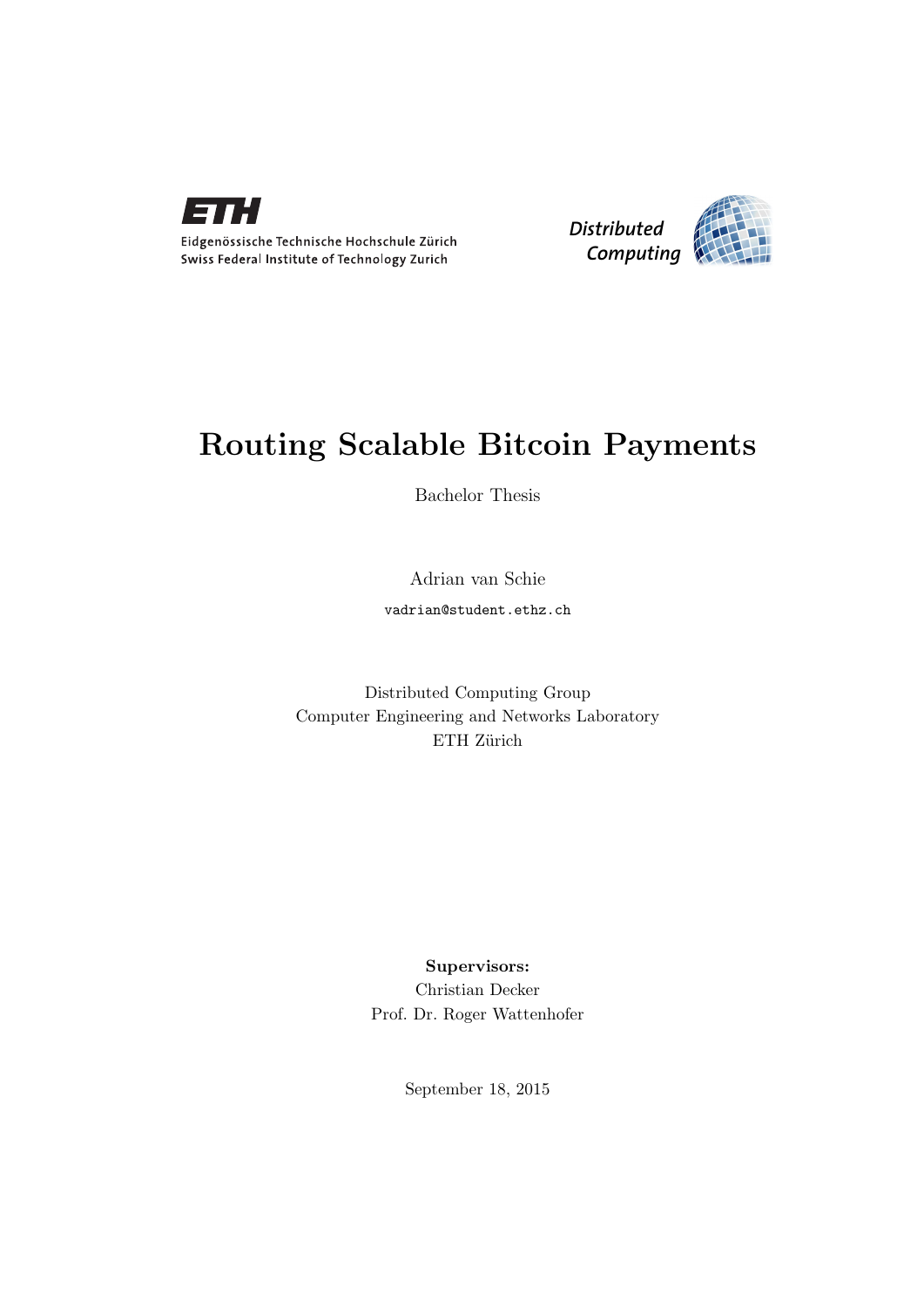## Abstract

<span id="page-1-0"></span>With current block size limitations, Bitcoin does not scale to a level where it can be used in everyday life by the whole world. As remedy, off-blockchain solutions have been proposed. Bidirectional payment channels allow users to make secure payments with instant confirmation, unlike blockchain transactions whose confirmation takes several minutes. A network of payment service providers, connected by bidirectional micropayment channels, enables clients to make payments to each other that are routed over the network. In this thesis we propose a routing protocol that provides routing information exchange and payment routing.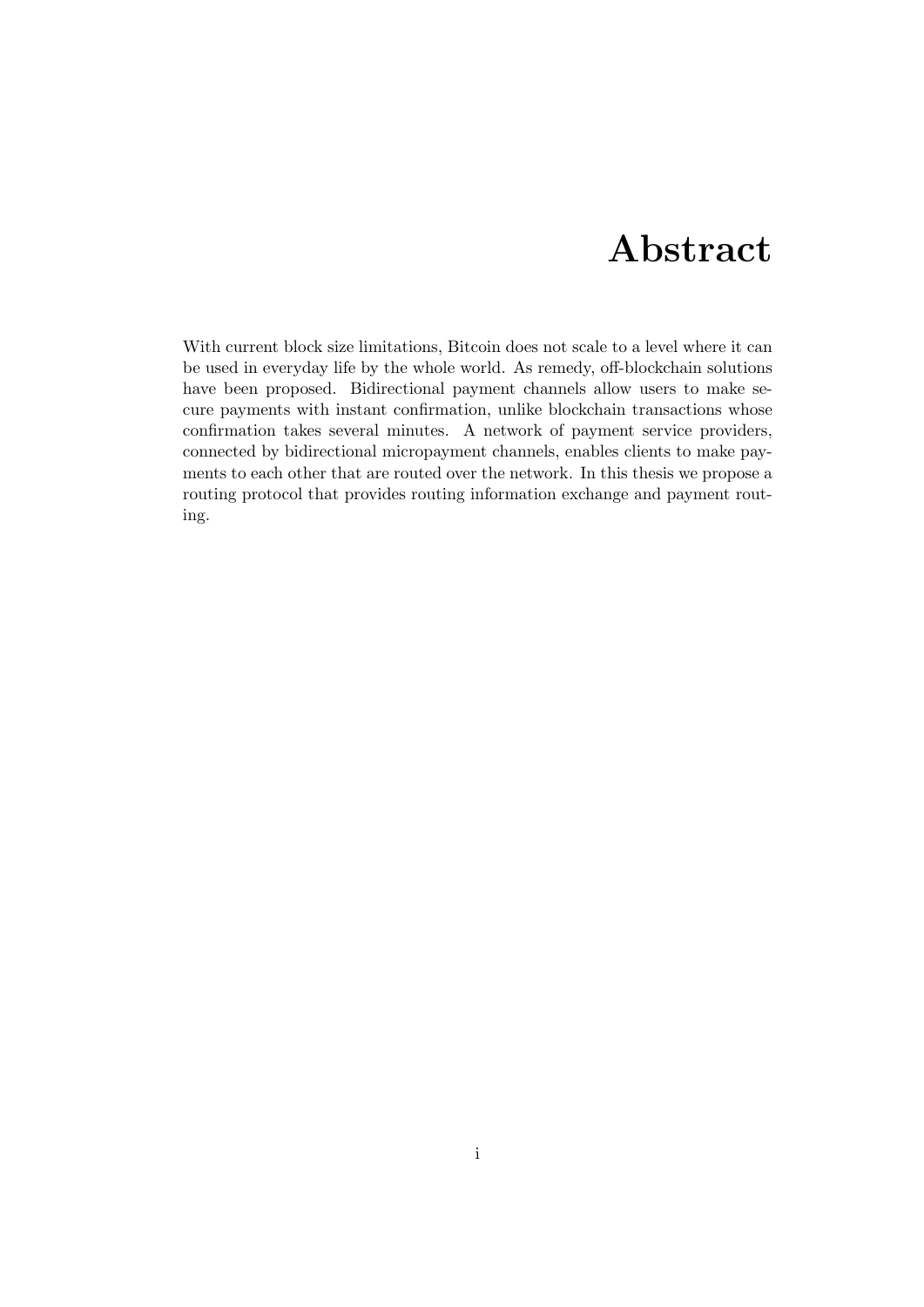# **Contents**

|                                             | ${\bf Abstract}$       |                                                      |                |
|---------------------------------------------|------------------------|------------------------------------------------------|----------------|
| 1.                                          | Introduction           |                                                      | 1              |
|                                             | 1.1                    |                                                      | $\overline{2}$ |
| $\bf{2}$                                    | <b>Background</b>      |                                                      |                |
|                                             | 2.1                    |                                                      | 3              |
|                                             | 2.2                    | Contracts, Shared Accounts and Micropayment Channels | $\overline{4}$ |
|                                             | 2.3                    |                                                      | 5              |
| 3                                           | <b>Protocol Design</b> |                                                      |                |
|                                             | 3.1                    |                                                      | 8              |
|                                             | 3.2                    |                                                      | 9              |
| <b>Evaluation</b><br>$\boldsymbol{\Lambda}$ |                        |                                                      | 12             |
|                                             | 4.1                    |                                                      | 12             |
|                                             | 4.2                    |                                                      | 13             |
| 5                                           | Conclusion             |                                                      | 15             |
|                                             | <b>Bibliography</b>    |                                                      |                |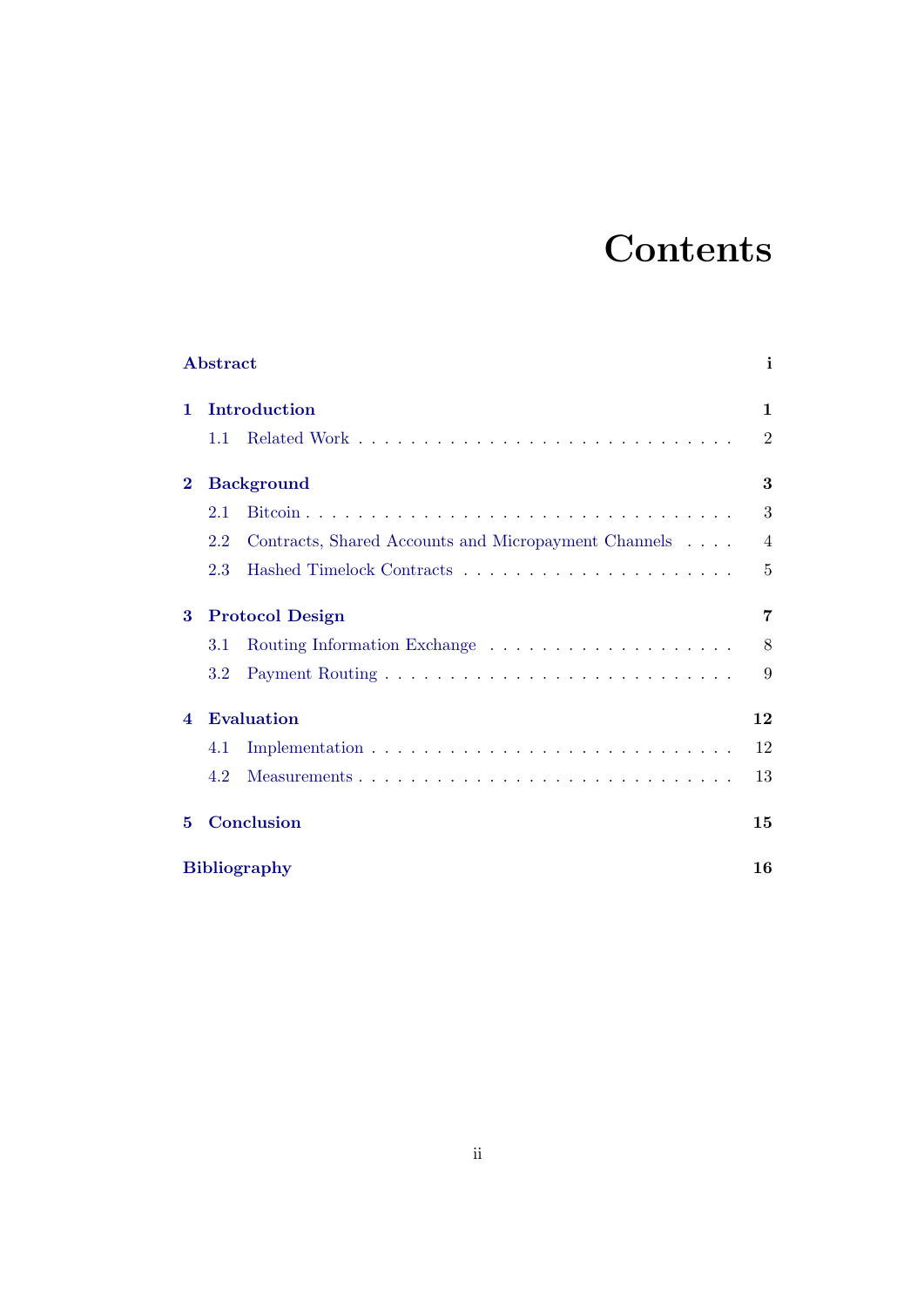## CHAPTER<sub>1</sub> Introduction

<span id="page-3-0"></span>Bitcoin [\[4\]](#page-18-1) has several advantages over centralized payment systems. Due to its high decentralization, Bitcoin is more resilient; there is no central point of failure. With the blockchain, a transaction database shared by all nodes on the Bitcoin network, all transactions are publicly available enabling anyone to verify transactions. Despite this transparency, the identity of people behind payments is private by default.

One prevailing disadvantage of Bitcoin to other payment systems is scalability. Bitcoin can handle a maximum of 7 transactions per second with the current maximum block size of 1 MB. VISA, on the other hand, handles on average 2000 transactions per second. Bitcoin can only match or even surpass this number if the scalability problem has been resolved.

The main issue is that every Bitcoin transaction is stored on the blockchain. One proposed solution to support more transactions is increasing the block sizes. Larger blocks, though, make full nodes more expensive to operate: more storage is needed, higher bandwidths are required. Higher operating costs have a centralizing effect, since running a full node becomes more expensive. One of Bitcoins core features, though, is its decentralized nature. Fewer entities running full nodes with higher operating costs could also result in higher transaction fees, since they want to remain profitable. Higher fees may keep users from making small payments, hurting the development of Bitcoin.

Another approach to tackle the scalability problem are off-blockchain solutions, where only a few Bitcoin transactions need to be committed to the blockchain. These solutions are still trustless and secure. Additionally, they grant instant confirmation of transactions and don't take minutes to be confirmed as is the case with current Bitcoin transactions on the blockchain. The foundation of such off-blockchain solutions are micropayment channels that allow two parties to securely make payments to each other without needing a commit to the blockchain for each transfer. These schemes summarize the transfers made between the parties of the micropayment channel in a single Bitcoin transaction.

A network of client nodes and payment service provider (PSP) nodes, con-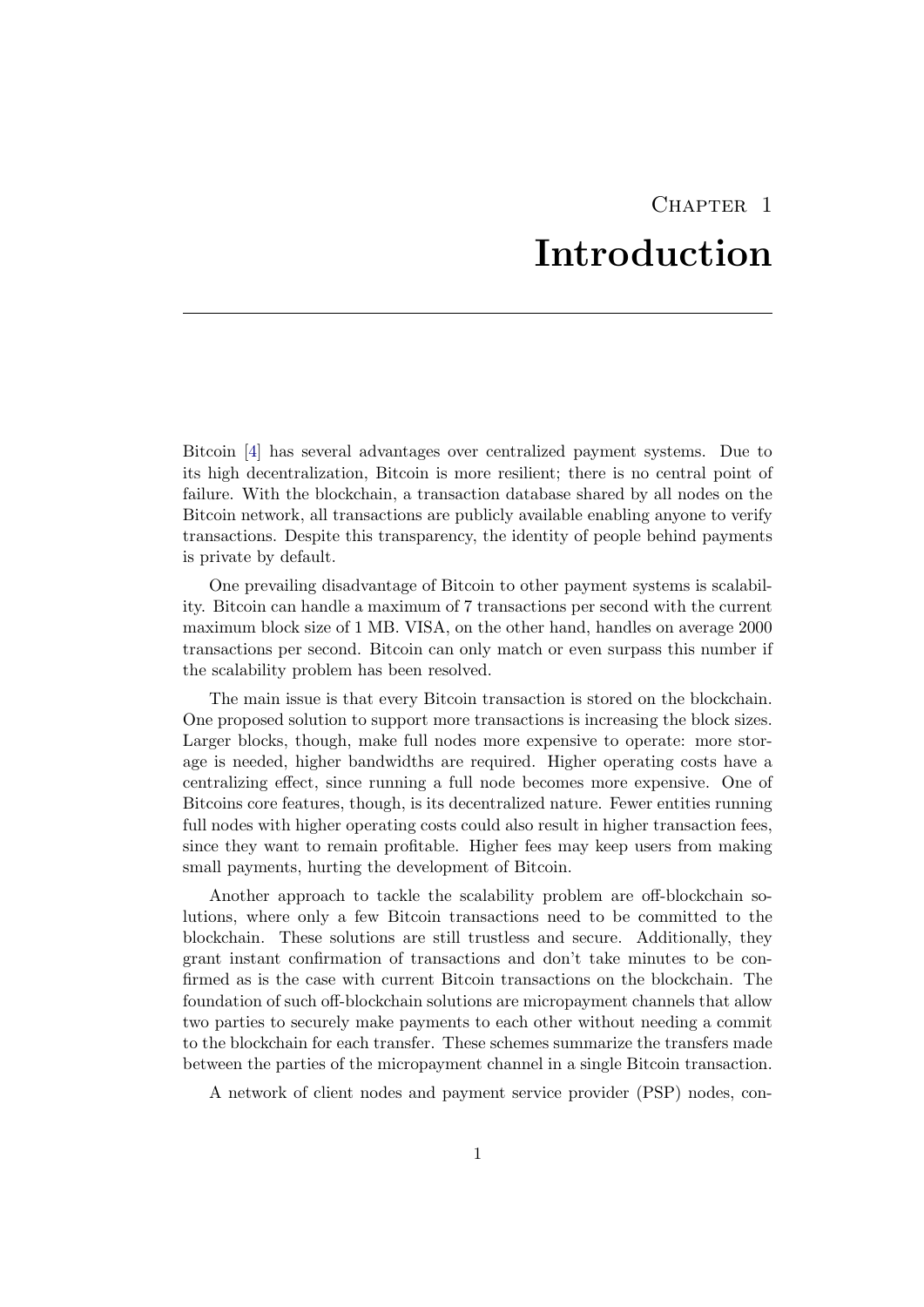#### <span id="page-4-1"></span>1. INTRODUCTION 2



Figure 1.1: A payment network consisting of clients nodes (grey) and payment servicer providers (black).

nected by bidirectional micropayment channels as in figure [1.1,](#page-4-1) represents a scalable solution. Clients are able to make payments among each other, that are routed over PSP nodes, with guaranteed end-to-end security.

In this paper we propose a routing protocol for a network of bidirectional micropayment channels. The protocol manages routing information exchange as well as payment routing over the network. Routing information exchange is performed in a similar way to the Border Gateway Protocol (BGP) for the Internet. The major difference, though, is that the connections in our network are limited by capacities: only a certain amount can be maximally sent to another node. In addition, the fact that payments can be split up opens new possibilities for routing decisions.

We implemented the protocol in a modular fashion in order to reuse it for real-world scenarios as well as simulations. We achieved high payment success rates in simulations with our proposed protocol.

### <span id="page-4-0"></span>1.1 Related Work

A faster block generation rate can be achieved with the GHOST protocol proposed by Sompolinsky and Zohar [\[7\]](#page-18-2) by modifying the selection of the main chain. Fast payments were shown to be susceptible to double-spend attacks [\[2,](#page-18-3) [8\]](#page-18-4).

Contracts and Simple micropayment channels have been introduced by Hearn [\[3\]](#page-18-5). Work on Hub-and-Spoke Micropayments has been done by Todd [\[9\]](#page-18-6). The Lightning Network by Poon and Dryja [\[5\]](#page-18-7) comprises a network of bidirectional payment channels. Duplex Micropayment Channels introduced by Decker and Wattenhofer [\[1\]](#page-18-8) are bidirectional channels that allow the parties to reset a channel, e.g., when one direction of the channel is depleted.

The Border Gateway Protocol [\[6\]](#page-18-9) is designed to exchange network reachability information between autonomous systems on the Internet.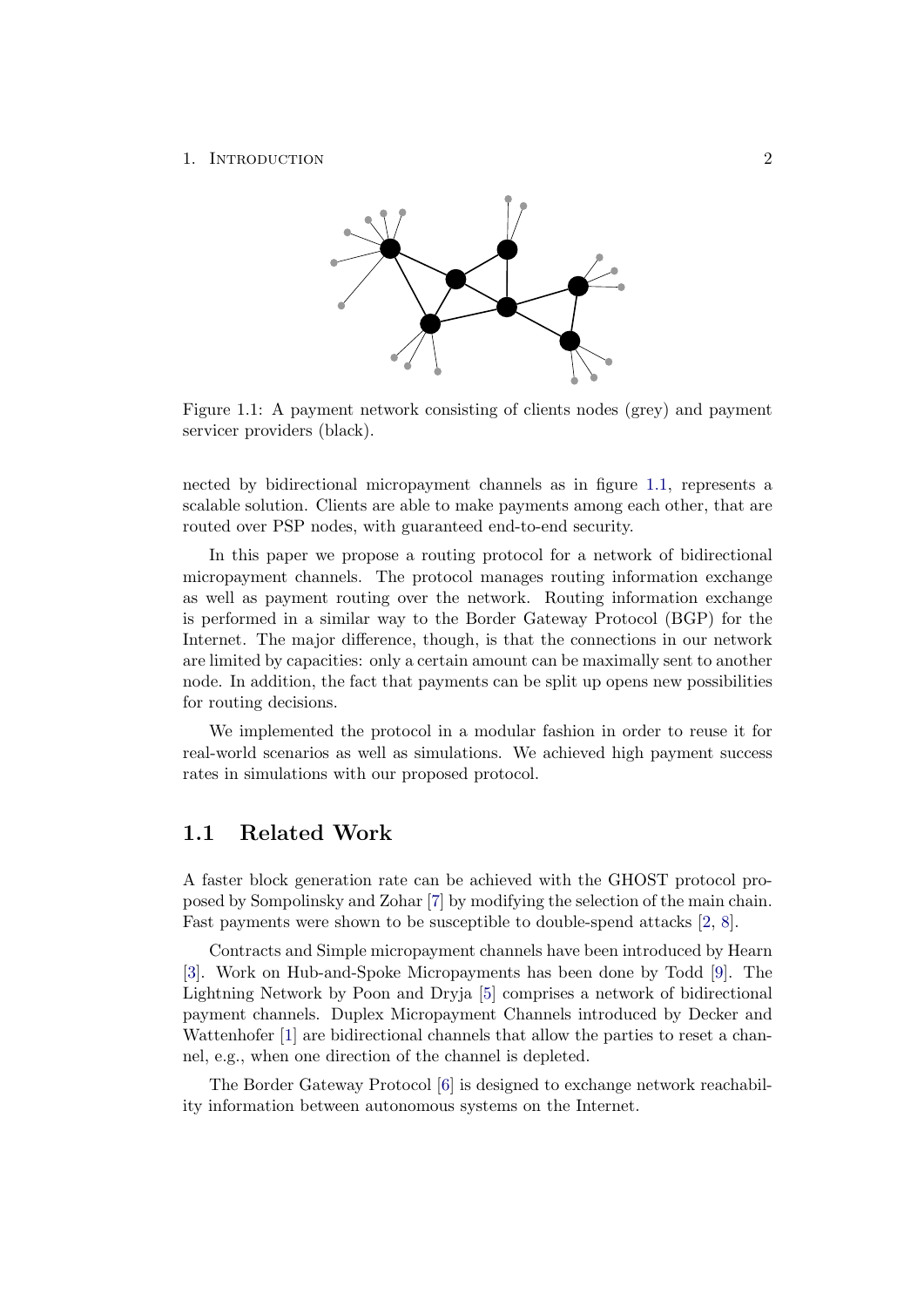## CHAPTER<sub>2</sub> Background

## <span id="page-5-1"></span><span id="page-5-0"></span>2.1 Bitcoin

Bitcoin is a fully decentralized payment system. Every Bitcoin transaction is recorded in a public ledger called the blockchain. The blockchain consists of a sequence of validated *blocks*, which are groupings of transactions. Each block is marked with a timestamp and a link to its predecessor, thus the transaction history is built incrementally.

The shared state of Bitcoin is the unspent transaction output (UTXO) set. UTXOs consist of two parts: an amount of bitcoins, and a locking script that specifies conditions that must be met by the spending transaction. A transaction consists of one or more inputs and creates one or more outputs, which are confirmed by the whole network and available for the new owner to spend in a future transaction. Each input is the output of a previous transaction on the blockchain. No transaction input must have been spent in any other previous transaction on the blockchain, otherwise the transaction is not valid. Bitcoin uses ECDSA public key cryptography to establish proof of ownership; transactions are signed with the sender's private key. Transactions are broadcast over the peer-to-peer network and are included in new blocks.

Bitcoin uses a proof-of-work system based on computation. On average every 10 minutes a new block is created, i.e., a valid proof-of-work is found by a network node. The process of finding a valid proof-of-work is called *mining*. Miners are incentivized by receiving two types of rewards for creating valid blocks: newly created coins and transaction fees collected from the transactions that are included in the block. The amount of generated coins per block is halved every 4 years. This exponential decrease limits the total amount of bitcoins to 21 million, which will have been issued around the year 2140.

Because of the decentralized structure, blocks might arrive at different nodes at different times. Inconsistencies are possible in the form of competing chains (forks), since each full node has its local version of the blockchain. Majority consensus in Bitcoin is resolved by selecting the chain with the most proof of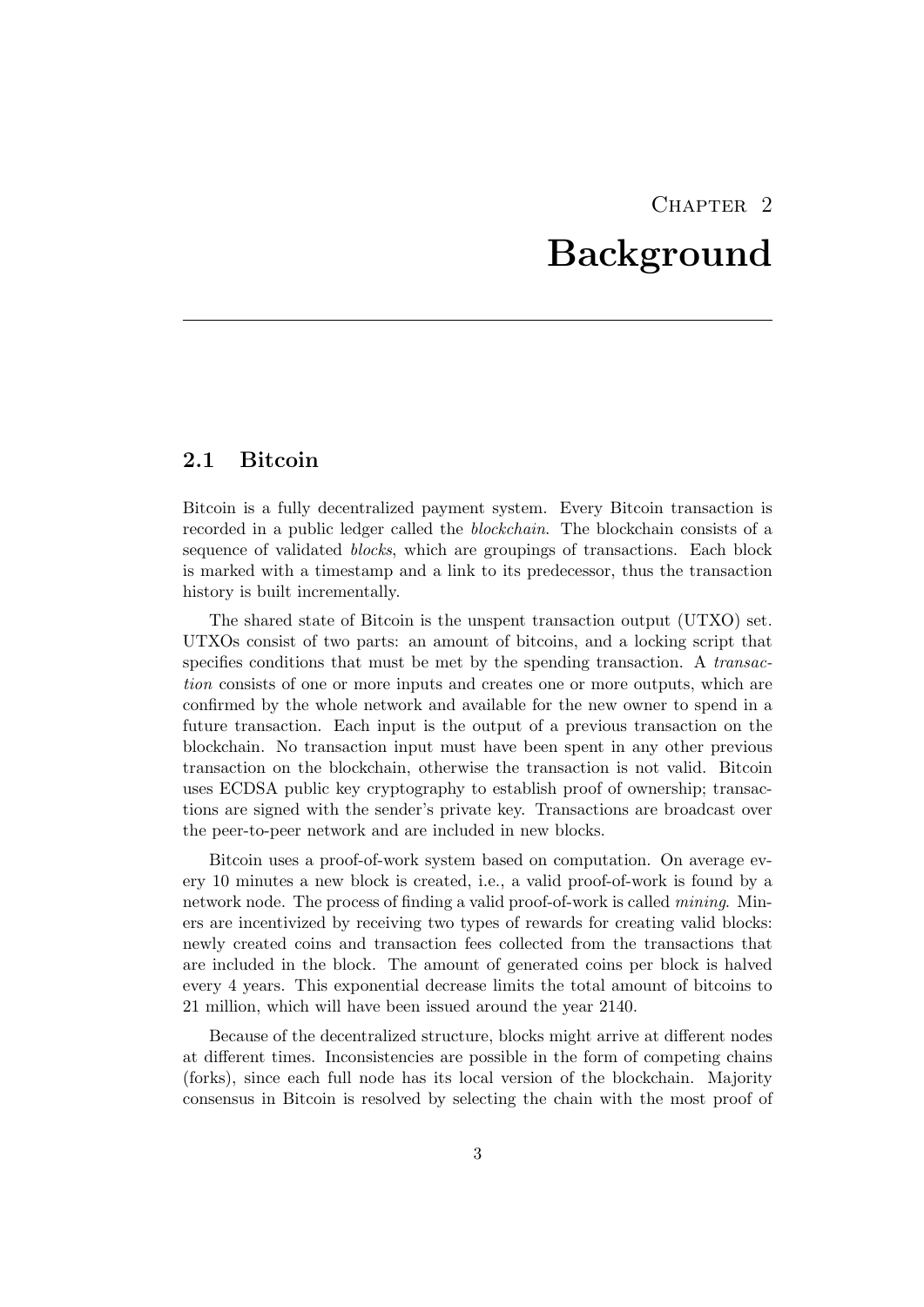#### <span id="page-6-1"></span>2. BACKGROUND 4



Figure 2.1: Setup of a shared account with a setup transaction and a refund transaction that becomes valid after 30 days.

work, i.e., the longest chain. This way inconsistencies are eventually resolved as more blocks are added to one of the forks.

## <span id="page-6-0"></span>2.2 Contracts, Shared Accounts and Micropayment Channels

Every Bitcoin transaction can have a locktime associated with it. Transactions will not be confirmed until the locktime. This makes a transaction replaceable until the agreed-upon time. The Bitcoin multi-signature feature allows the creation of m-of-n multi-sig outputs, requiring m signatures from a total of n public keys. A 2 -of-2 multi-sig output requires both parties to agree on spending the output. Shared accounts are a form of contracts based on timelocks and multisig outputs. In order to create a shared account, two transactions are required: a setup transaction and a refund transaction. The setup transaction specifies as inputs the funds that both parties want to deposit on the shared account. The output is a 2-of-2 multi-sig output, the shared account. Before the parties sign this transaction, they create the refund transaction: a transaction that refunds multi-sig output to their original owners. This transaction is encumbered with a locktime in the near future, e.g., 30 days. Once the refund transaction has been signed by both parties, they are guaranteed to get a refund in case one becomes unresponsive. Finally, the setup transaction is signed and committed to the blockchain. This procedure is trustless and secure. In the worst case one's funds are locked up until the refund transaction becomes valid. Figure [2.1](#page-6-1) depicts a shared account between two parties A and B.

Unidirectional micropayment channels enable a sender A to make small payments to a receiver B. Micropayment channels have two advantages over regular Bitcoin transactions on the blockchain: firstly, few commits to the blockchain are needed and secondly, the transfers are confirmed instantly. The setup consists of creating a shared account. In order to pay  $B$ ,  $A$  creates a new transaction spending the funds of the shared account such that the new balance factors in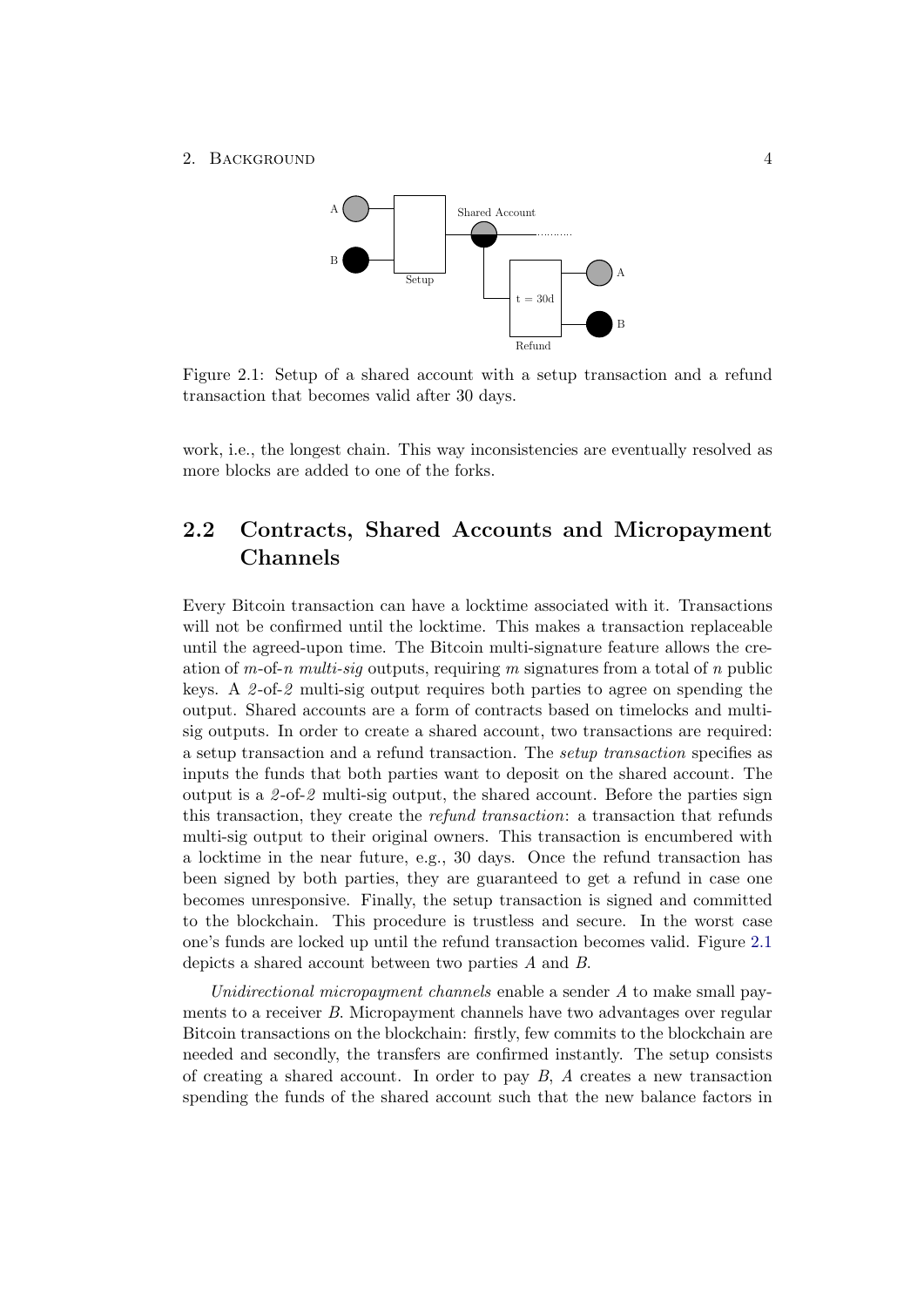#### <span id="page-7-1"></span>2. BACKGROUND 5



Figure 2.2: Multi-hop payment from A to D through a chain of hashed timelock contracts. Each node has a minimum time frame of 1 day to claim the previous output.

the payment. The transaction is partially signed by  $A$ .  $B$  can either claim the money right away by signing the transaction and committing it to the blockchain or she can wait in case she expects more payments from A. Every time a new transfer is made, the updated transaction takes the old balance and the payment into account. Unidirectionality follows from the fact that if  $B$  were to pay  $A$ , she could sign and commit a previous transaction received from A. If this transaction is included in a valid block before A's newer version of the transaction, the latest transaction from B to A is reverted.

Bidirectional micropayment channels such as Duplex Micropayment Channels [\[1\]](#page-18-8), or as micropayment channels in the Lightning Network [\[5\]](#page-18-7), enable two parties to make transactions in both directions. As with unidirectional micropayment channels, the amount a party in a bidirectional micropayment channel can send is limited by a capacity, i.e., one's funds on the shared account. For example, if A pays B, A's capacity on the micropayment channel decreases and B's increases. The initial funds for a bidirectional payment channel can be kept fairly small, if the two parties are expected to make small, frequent payments among each other. In order to prevent exhausted capacities, both parties should transfer roughly the same amounts over a period of time.

## <span id="page-7-0"></span>2.3 Hashed Timelock Contracts

In order to forward funds over a series of bidirectional micropayment channels, end-to-end security is required. The initial sender wants the guarantee that only the final recipient can claim funds. Hashed timelock contracts (HTLCs) satisfy this requirement. Hashed timelock contracts are contracts where the recipient can unlock an output with the knowledge of a secret  $S$ . The recipient  $B$  requests a payment from sender A by providing the hash  $h(S)$  of secret S. A settlement *transaction* is the payment from A to B if B can provide the secret. A refund transaction is set up, encumbered with a timelock in the near future. Should the counterparty not be able to provide the secret  $S$  within a given timeframe, the refund transaction becomes valid. In the other case, the counterparties can agree on making an update transaction on their shared account. A third transaction, the forfeiture transaction, gives B the opportunity to free the funds of the HTLC output back to A even if the secret is eventually revealed.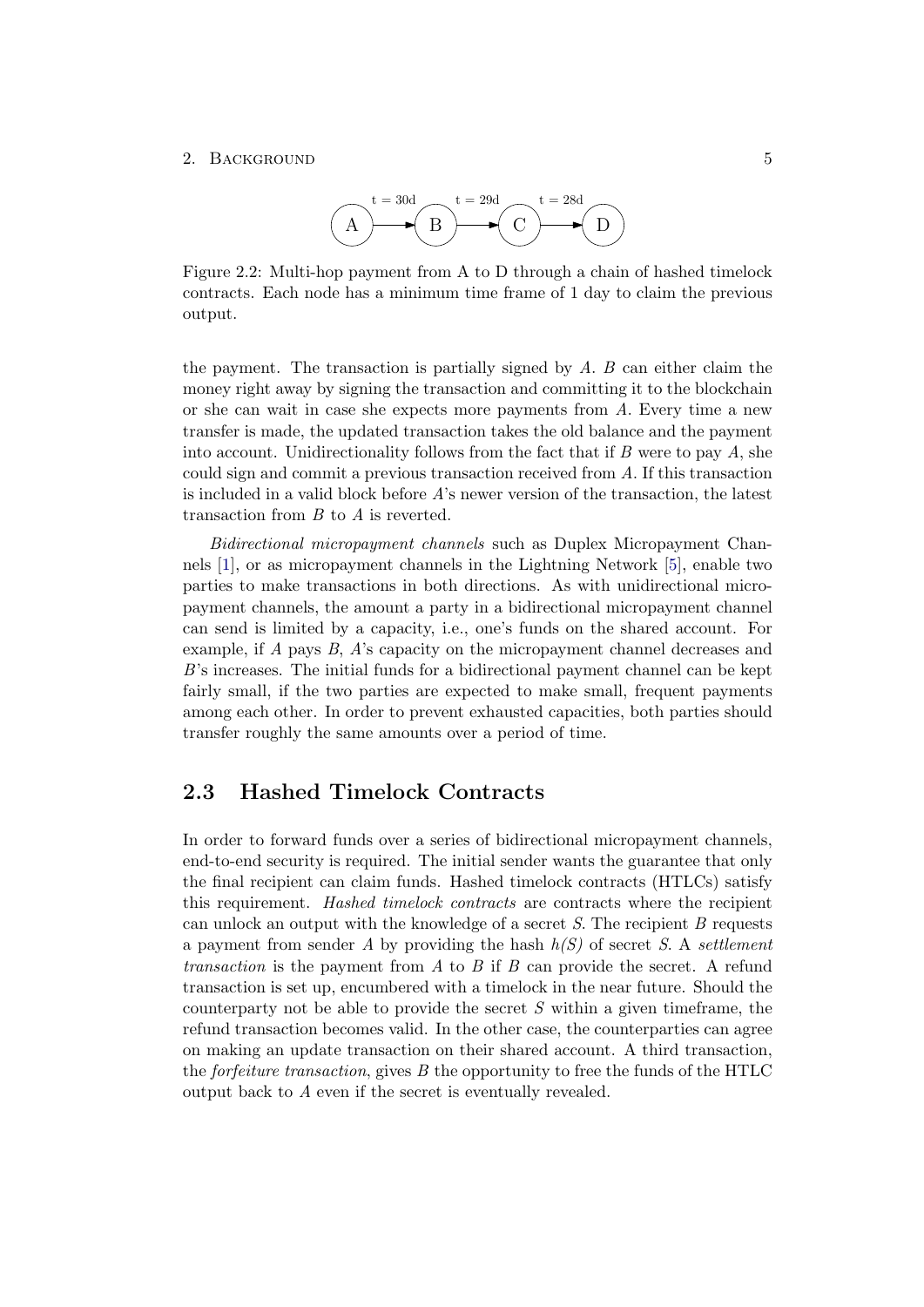### 2. BACKGROUND 6

End-to-end secure multi-hop payments can be made by chaining HTLCs together. Each HTLC along the chain is encumbered with the same hash  $h(S)$ . Figure [2.2](#page-7-1) depicts a multi-hop payment from sender A to recipient D. Once a path from  $A$  to  $D$  is set up,  $D$  can claim the output by disclosing the secret S to its predecessor C. With knowledge of S, C can claim the HTLC output from its own predecessor  $B$ . Finally,  $B$  can claim the HTLC output from  $A$ , making the multi-hop payment complete. In order to guarantee security, the timelocks of the refund transactions of successive HTLCs along the path must be strictly decreasing. The difference between two successive timelocks must be big enough in order to give a node time to claim the previous HTLC output, i.e., the transaction needs to be confirmed.

Trustless, end-to-end secure, multi-hop payments can be made by using HTLCs on top of bidirectional micropayment channels.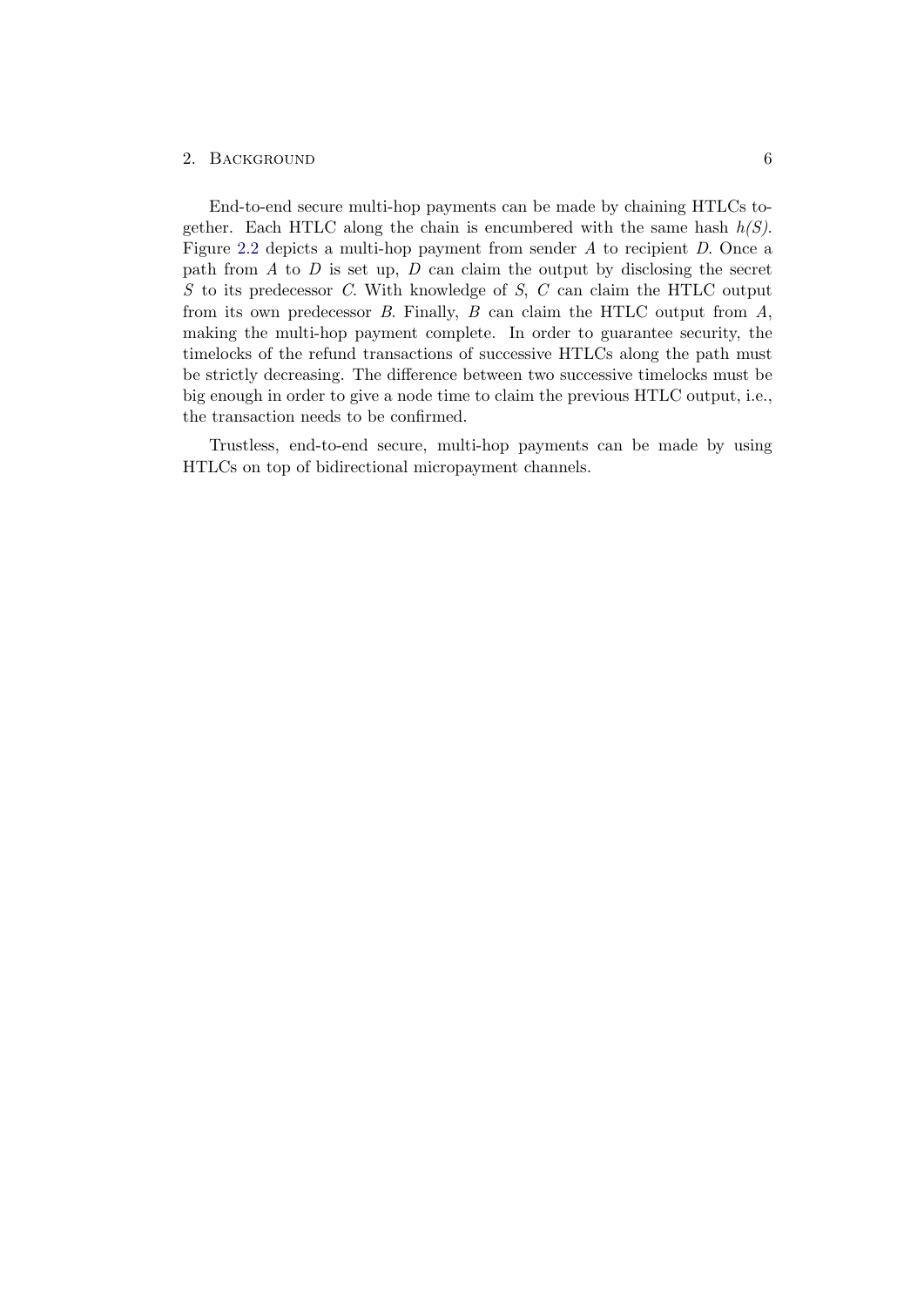# CHAPTER<sub>3</sub> Protocol Design

<span id="page-9-0"></span>The goal is to enable clients to make payments to each other that are routed over a network of payment service providers. PSPs operate in a similar way to autonomous systems on the Internet, and there may be PSPs whose sole business is to grant interconnection to other PSPs. A node in our network denotes a whole PSP. Whether or not two PSPs connect is a business decision and we assume it is negotiated directly. We concentrate on the routing part on an existing network.

To address sender and recipient we use payment protocol addresses (PPAs). PPAs differ from Bitcoin addresses and are rather similar to Internet Protocol addresses, e.g., IPv6 addresses. The key advantage is the ability to aggregate individual addresses to prefix sets, which allows routing based on network prefixes. One solution for the distribution of PPAs to the PSPs is the appointment of a central authority, similar to the Regional Internet Registries for the Internet. Another possibility is letting each PSP announce its network prefixes with the aid of cryptographic methods, e.g., randomly positioning in the address space by generating a matching public key.

It is in the PSPs' interest to incorporate fees. For example, in the Lightning Network fees are paid directly between counterparties within a channel. They pay for the time-value of money for consuming the channel for a determined maximum period of time, and for the counterparty risk of non-communication. Fees are simply implemented by transferring more money than necessary. Then, each PSPs along the routing path can claim a fraction of the fee amount specified by the sender.

Network nodes make routing decisions based on their routing tables. A routing table entry consists of a network prefix and a set of next hops with additional information to each hop, e.g., expected number of hops to the destination. A routing decision for a payment consists of one or more next hops, each with an associated amount. Payments can be routed over several next hops concurrently by splitting the amount, e.g., due to insufficient capacities. Heuristics and current measurements help a node in making routing decisions. For example, in figure [3.1](#page-10-1) node A wants to make a payment of 1 BTC to node  $E$ . B's routing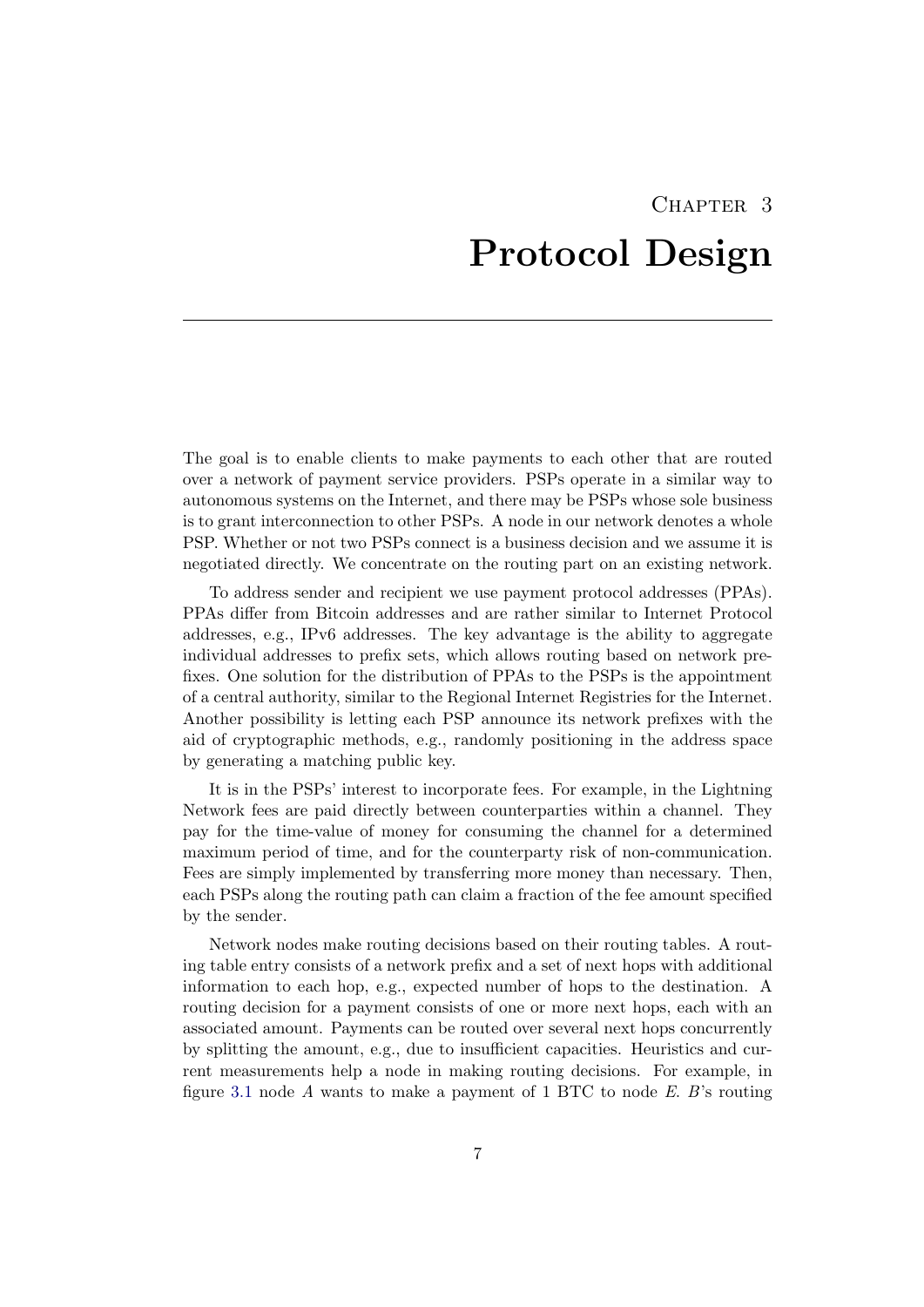#### <span id="page-10-1"></span>3. Protocol Design 8



Figure 3.1: A payment is split along the path to the recipient.

table returns  $C$  and  $D$  as possible next hops for reaching  $E$ .  $B$  has not enough capacity to  $C$  nor to  $D$  in order to forward 1 BTC to one of them. Therefore,  $B$ decides to split the payment, sending  $0.5$  BTC to  $C$  and  $0.5$  BTC to  $D$ . It is in  $E$ 's interest to wait until the full amount of 1 BTC is guaranteed. Once  $E$  can claim 0.5 BTC from  $C$  and 0.5 BTC from  $D$ , it discloses the secret to  $C$  and  $D$ .

The protocol is divided into two parts. The first is routing information exchange, enabling nodes to set up their routing tables. The second part is payment routing; nodes should be able to make routing requests to other nodes, decline routing requests and claim funds by settlement.

## <span id="page-10-0"></span>3.1 Routing Information Exchange

The RoutingInfo message (see figure [3.2a\)](#page-11-1) allows nodes to announce reachable prefixes to their neighbors. RoutingInfo messages are broadcast periodically and for each known network prefix a set of routing paths is included. Initially, a routing table consists only of a PSP's direct neighbors.

On the receiver side, a node performs two checks on each path. First, paths whose length exceeds a threshold are discarded. The reason for this lies in the fact that we work with *time to live (TTL)* values in payment routing. In a second check, a node declines paths that already contain the node itself, such that no loops arise in the stored paths. New paths are added to the routing tables and included in future RoutingInfo messages. This incrementally builds a complete list of reachable subnetworks and corresponding paths.

Network nodes may disconnect. One possibility to remove paths including a disconnected node is to assign a timeout value to each path. The timeout of a path is renewed every time it is included in an incoming RoutingInfo message. Paths whose timeout has reached zero are eventually removed from the routing table. Another possibility is to ping nodes that are suspected to be offline. If the pinged node does not respond within a given time, paths including this node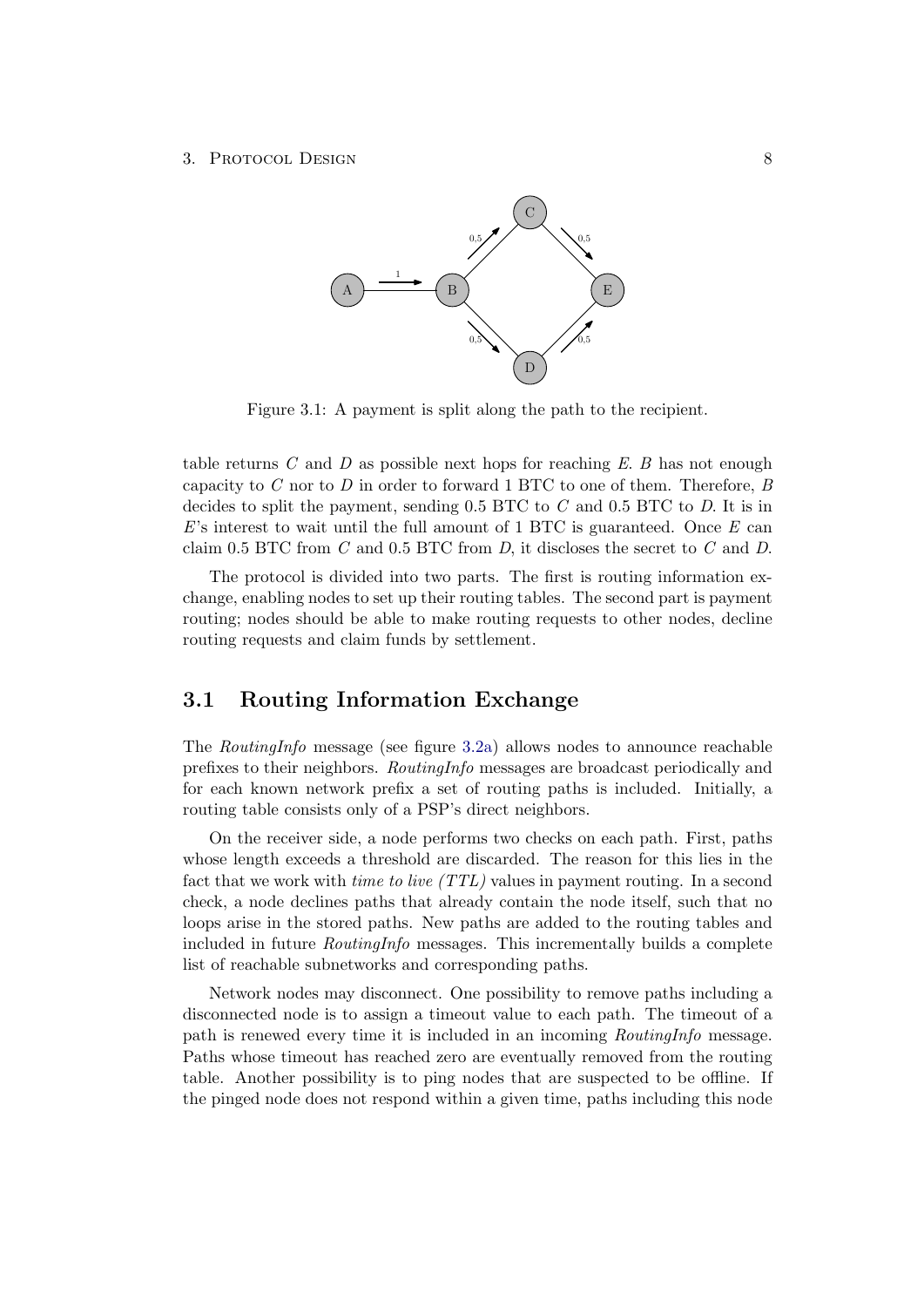```
message RoutingInfo {
    message Entry {
        string prefix;
        string path;
    }
    repeated Entry entry;
}
   (a) RoutingInfo message
                                      message Propose {
                                          string sender
                                          string recipient;
                                          string hash;
                                          int32 htlc_id;
                                          int32 amount;
                                          int32 fee;
                                          int32 TTL;
                                          string payload;
                                      }
                                        (b) Propose message
  message NACK {
      string sender;
      string recipient;
      string hash;
      int32 htlc_id;
      int32 amount;
      string payload;
  }
     (c) NACK message
                                     message ACK {
                                          string sender;
                                          string recipient;
                                          string hash;
                                          string secret;
                                          string payload;
                                      }
                                         (d) ACK message
```
Figure 3.2: The four protocol messages.

are removed from the routing table.

## <span id="page-11-0"></span>3.2 Payment Routing

Payments consist of a flow of chained HTLCs. A payment can be identified by the tuple *(Sender, Recipient,*  $h(S)$ *)*, where *Sender* and *Recipient* denote the corresponding PPAs and  $h(S)$  denotes the hash of the secret provided by the recipient. A routing decision consists of one or more tuples  $(next_hop, amount)$ , where an *amount* is sent to a neighboring node *next\_hop*.

The Propose message (see figure [3.2b\)](#page-11-1) enables nodes to set up an HTLC. The first three fields *(Sender, Recipient,*  $h(s)$ *)* identify the payment. Due to payment splits, multiple HTLCs may be set up between two nodes, all corresponding to the same payment. The  $htlc_id$  field associates every HTLC with a unique identifier, making HTLCs distinguishable. The *amount* denotes how much money is being routed. If a payment is split up, several *Propose* messages are sent to neighbors.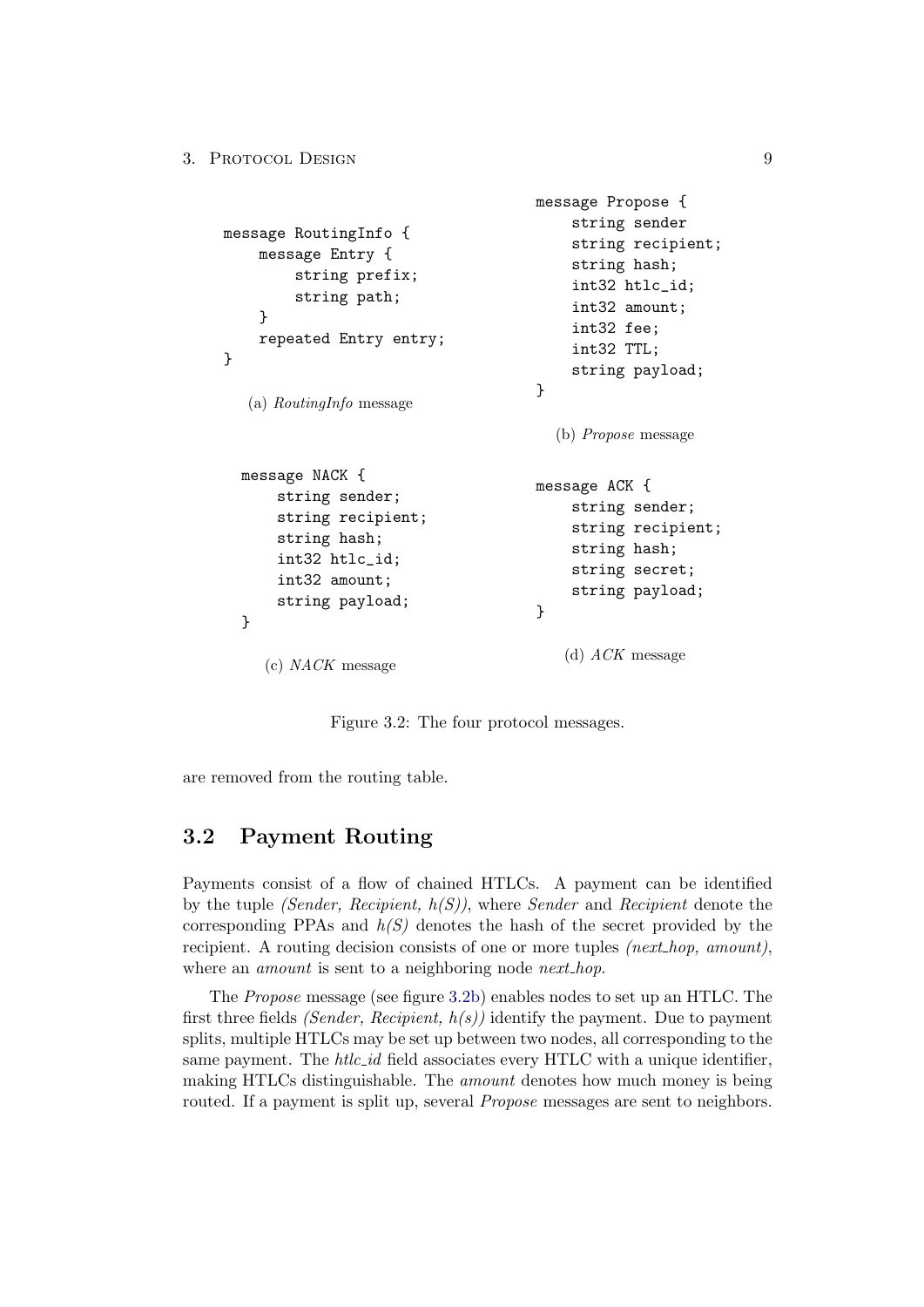#### <span id="page-12-0"></span>3. Protocol Design 10



Figure 3.3: Node  $A$  initiates a payment of 2 bitcoins to  $D$  by sending a *Propose* message to  $B$ . Since  $B$  cannot reach  $D$ , it answers with a  $NACK$  message. Then, the payment is routed over node  $C$ . Finally,  $D$  claims funds by sending an ACK message.

In the fee field, the inital sender can specify an amount that can be used for paying fees along the routing paths. It is in everybody's interest to claim only a fraction of this amount at each hop. Otherwise, if there is no amount left for fees, the payment may not reach the recipient. Although we check for loops in the routing information exchange, we cannot completely eliminate loops. A node does not know the prior path of an incoming *Propose* message. Therefore, there is no possibility to detect loops. Loops are undesirable, since they unnecessarily lock up funds until the corresponding HTLCs are cleared. For this reason we introduce TTLs in order to avoid infinite loops consuming all capacities. The TTL value is decreased at each hop, limiting the maximum HTLC chain length. Additional data can be added to the payload field, e.g., the partially signed Bitcoin transactions coordinating the HTLC.

In the case where a node cannot fully route a payment, e.g., due to exhausted capacities, it needs a way to cancel the previously set up HTLC by settling the forfeiture transaction, such that its predecessor can continue routing the amount. The NACK message (see figure [3.2c\)](#page-11-1) lets two nodes cancel a previously set up HTLC. Again, the first three fields identify the payment and the  $htlc_id$  field identifies a HTLC of a payment. The amount specifies how much money is forfeited. If there is a remaining amount, the recipient of the NACK message responds with a *Propose* message, referring to the same  $htlc_id$ ; a new HTLC with the remaining amount is set up. In order to guarantee security, the timelock of the new forfeiture transaction must be smaller than the timelock of the old settlement transaction. As with all HTLCs, the timelock of the new settlement transaction must be smaller than the locktime of the new forfeiture transaction. Several NACK messages may be sent successively, each forfeiting a larger part of the total HTLC value. Every time the TTL value of a Propose message is zero, a NACK message is sent back.

The payment recipient waits until the amounts of incoming Propose messages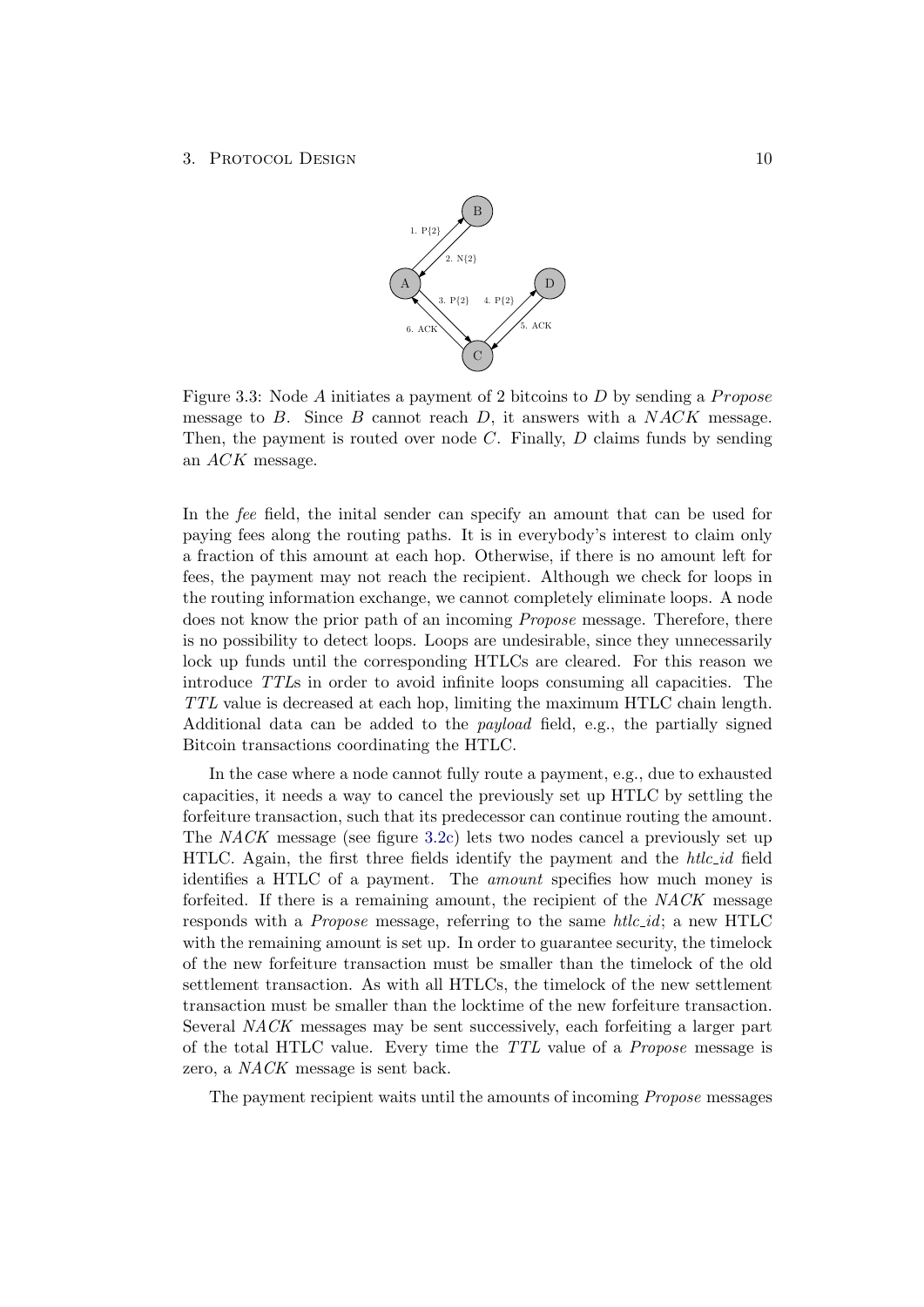#### 3. PROTOCOL DESIGN 11

sum up to the amount she is expecting, guaranteeing complete payment. Funds can be claimed by disclosure of S. The ACK message (see figure [3.2d\)](#page-11-1) enables a node to disclose the secret to its predecessors. Two counterparties can then agree on making an update transaction on their payment channel. The update transaction can be included in the payload field. All HTLCs belonging to the same payment can be unlocked with the same secret.

Figure [3.3](#page-12-0) shows a payment routed over a network with the aid of the protocol messages.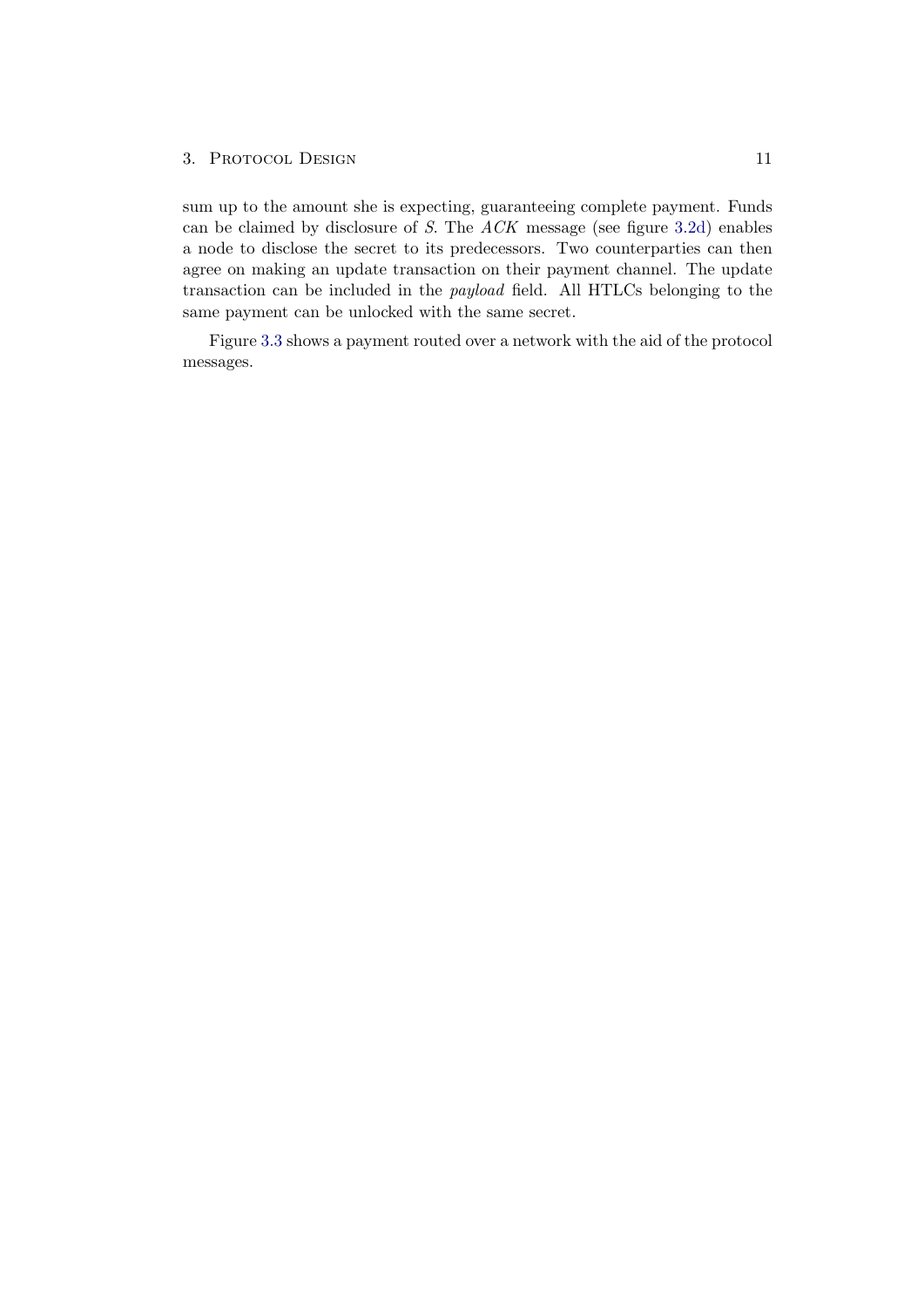# CHAPTER<sub>4</sub>

# Evaluation

## <span id="page-14-1"></span><span id="page-14-0"></span>4.1 Implementation

We implemented the protocol for both a real-world scenario and discrete event simulations. In the real-world scenario, nodes establish connection to each other through network sockets. Protocol messages are serialized and sent over the network. Larger networks were implemented in a simulation. We simulated the network layer, such that sending a message did not require sockets nor serialization. Small propagation delays were taken into account. This is important, so that HTLCs are active for some time and lock part of the capacities, otherwise HTLCs would be cleared immediately.

In both cases the dynamic parameters were:

- *Number of nodes*: the number of PSP nodes in the network.
- *Number of connections*: the minimum number of connections each node has. Nodes are randomly connected, taking the minimum number into account.
- *Channel capacity*: the capacity a node has on a micropayment channel. The amount is chosen uniformely at random from a specified range.
- Time between two payments: the expected average time between a node's two successive payments. After each payment, the time is chosen uniformely at random from a specified range.
- *Payment amount*: the expected amount per payment. The amount is chosen randomly, following the power law. It is scaled, such that the expected value of all amounts is equal to the desired amount per payment.

We let the nodes exchange *RoutingInfo* messages in order to build their routing tables. After some time, nodes would start making payments to each other.

The metric used for routing decisions was the number of hops to a destination, i.e., the length of the shortest path to the destination in the routing table. If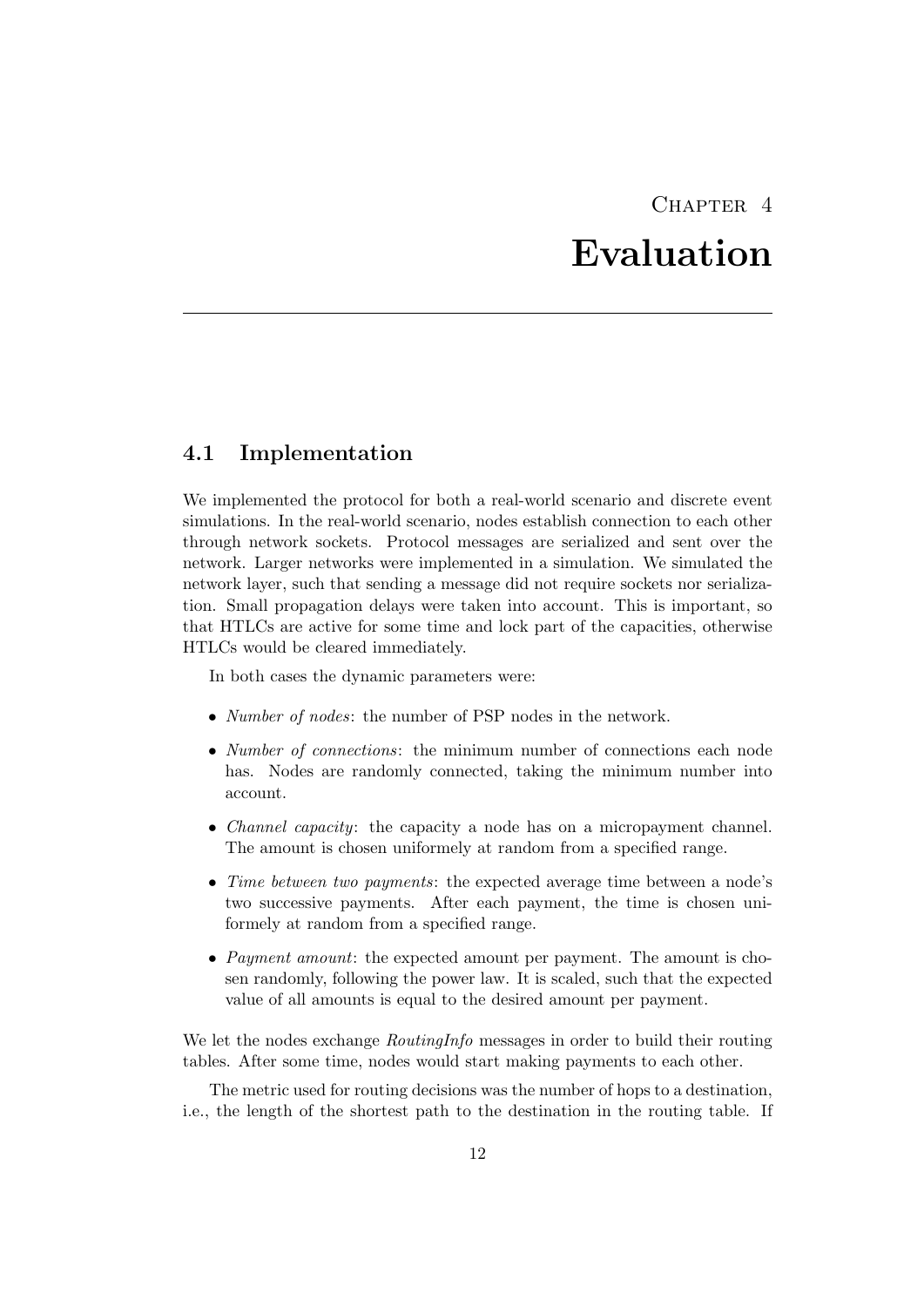#### 4. Evaluation 13

<span id="page-15-1"></span>

Figure 4.1: Simulations with different payment amount/capacity ratios on the same network topology. 64 nodes with at least 6 connections. On average, a node made 2000 payments during the simulation.

there were multiple equivalent candidates, the next hop was selected randomly. In case there was a remaining amount, the procedure of selecting a next hop was repeated. If a node would receive a payment expected to be routed to an unknown destination, i.e., a destination not included in its routing table, it responded with a NACK message. If a node received a NACK message from a neighbor, it excluded this neighbor from future Propose messages regarding this payment. Therefore, if a node received NACK messages from all its neighbors, and it could not route the whole amount, it would send back a NACK message itself. Apart from that, amounts from NACK messages were routed the same as amounts from Propose messages.

## <span id="page-15-0"></span>4.2 Measurements

Evaluation was performed on simulations with 64, 128 and 256 network nodes. A payment was considered successful when the full payment amount could be routed to the recipient. On the other hand, a payment was considered unsuccessful when the initial sender had to abort due to exhausted capacities, i.e., it was not possible to route the full payment to the recipient.

With fewer connections, local shortages are more likely to occur; more NACK messages are sent and payments take longer to be completed, which means that funds are locked up longer. More connections, on the other hand, generally require more initial funds for setting up the micropayment channels.

Our assumption that a higher ratio between average amount per payment and average capacity between nodes leads to a lower success ratio was supported by the simulation results. Figure [4.1](#page-15-1) shows a comparison between different ratios on the same setting, i.e., same topology and same capacities. A higher payment amount/capacity ratio generally leads to more overall NACK messages, more unsuccessful payments and a higher average completion time for successful payments. In most cases, these numbers converged to a stable value, but there were also scenarios where no stabilization could be observed during the simulation time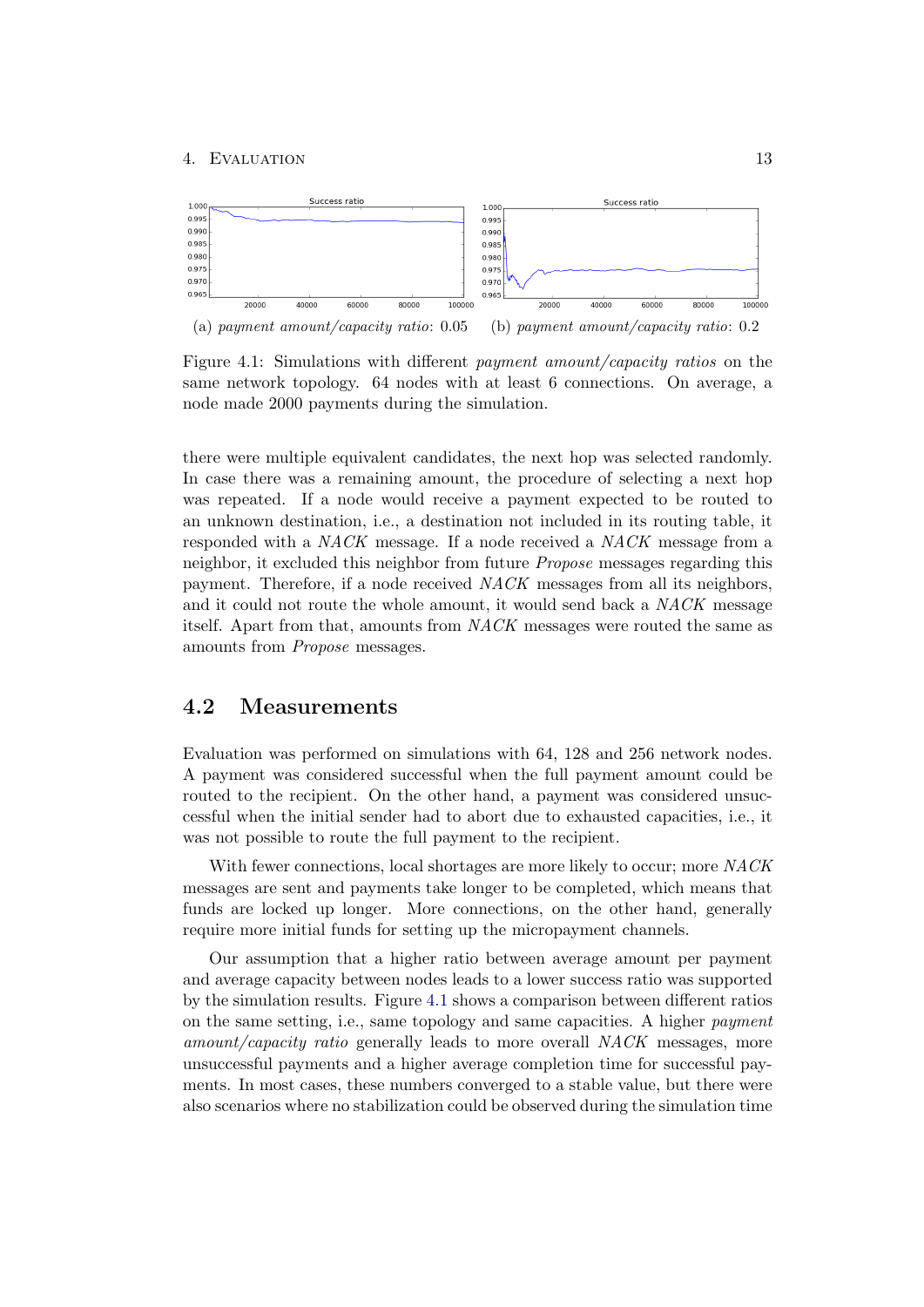<span id="page-16-0"></span>

Figure 4.2: Two simulation with same parameters: payment amount/capacity ratio of 0.5, 64 nodes, at least 6 connections. On average, a node made 2000 payments during the simulation. On the left, the success rate slowly decreases with time while on the right, we see an early drop followed by a recovery phase.

frame. Simulations on the same setting with same payment amount/capacity ratios have been compared and showed that there can be notable differences in terms of success ratio. Figure [4.2](#page-16-0) shows different success ratios for two simulations on the same setting. This behavior can be explained by local shortages, i.e., single nodes with exhausted capacities due to several big payments. Another point is that our routing strategy followed a greedy approach. Payments were split up where needed, capacities were fully exhausted if that meant fewer routing hops.

Simulations with a *payment amount/capacity ratio* around 0.05 had in most cases a high success rate above 0.99. For a PSP network of 64 nodes with 6 minimum connections and a capacity of 1 BTC for each micropayment channel, 778 BTC are needed. If we assume a payment amount/capacity ratio of 0.02, 1000 payments per second and a constant success rate of 0.98, payments amounting to 1 728 000 BTC could be made daily.

We predict an improvement by making smarter routing decisions, taking low capacities and other parameters into account. Dynamically increasing capacities could eliminate temporary shortages. Another point is connectedness: connections were selected at random; a more careful selection of the network topology is likely to improve results.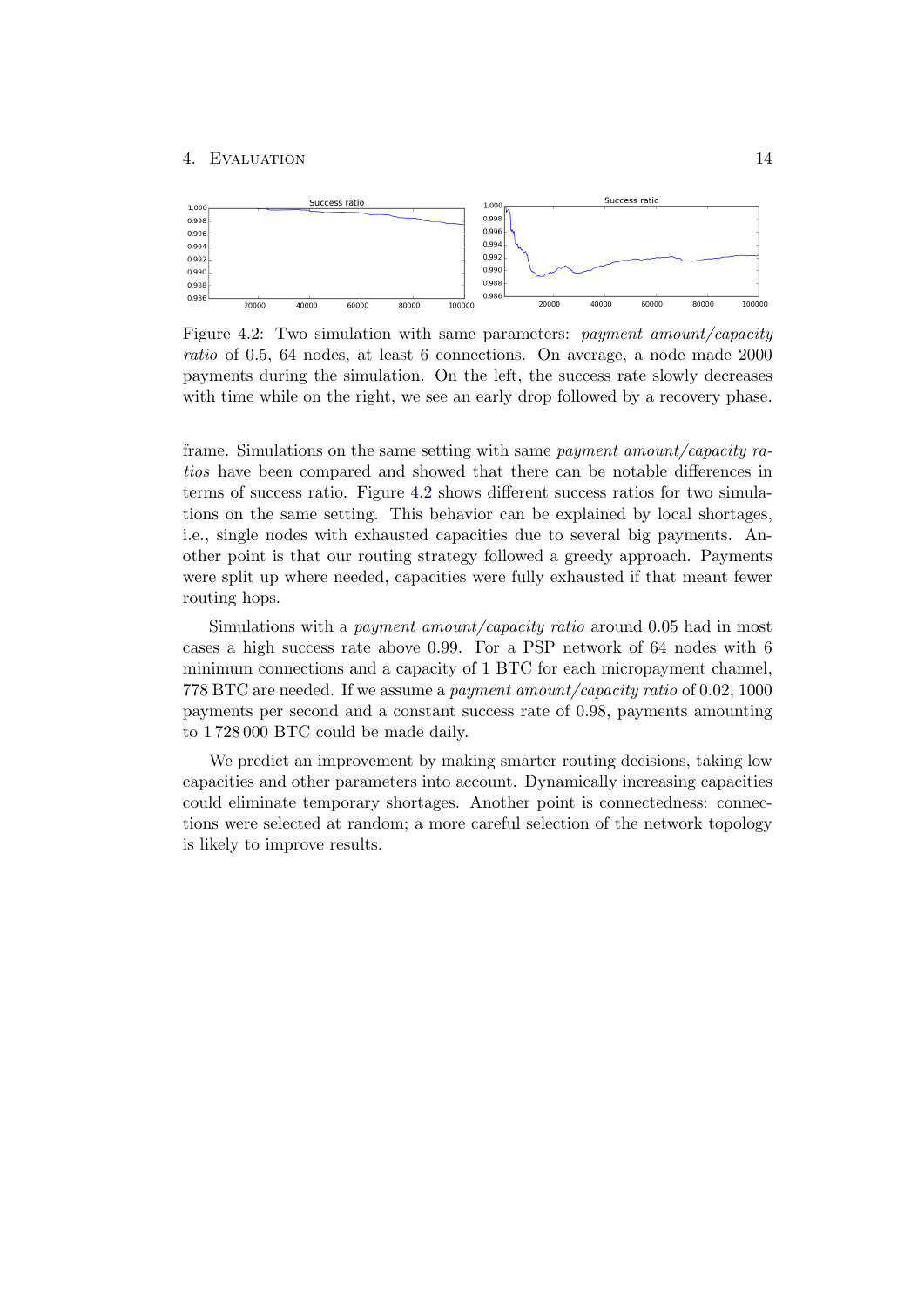## CHAPTER<sub>5</sub> Conclusion

<span id="page-17-0"></span>A network of payment service providers, connected by bidirectional micropayment channels, provides a scalable environment to make end-to-end secure Bitcoin payments with instant confirmation.

The proposed protocol enables nodes to exchange routing information, similar to BGP for the Internet. Network nodes route payments by creating HTLCs using the protocol messages. Routing tables, heuristics and other measures can help the nodes in making routing decisions. Once a routing flow is set up, the funds can be claimed node by node until the initial sender is reached. We observed that the ratio between payment amount and channel capacity influences the ratio of successful payment transactions. Results can possibly be improved by a careful selection of network neighbors, dynamic capacity adjustment and more sophisticated routing strategies.